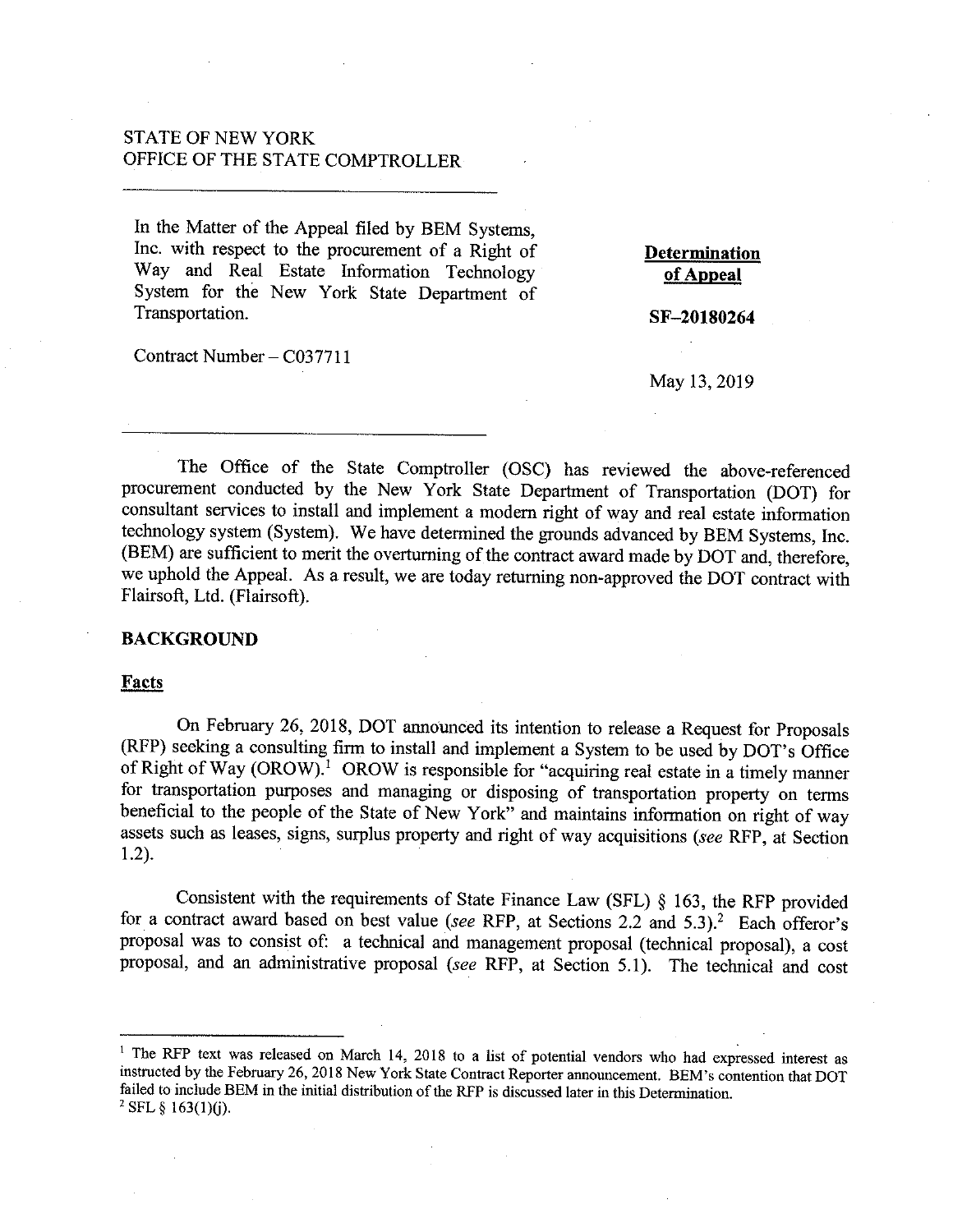proposals were evaluated on a 1450 total point scale, 1000 points allocated to the technical proposal and 450 points allocated to the cost proposal.<sup>3</sup>

Proposals were pre-screened to determine whether each satisfied the RFP's Minimum Responsiveness Requirements *(see* RFP, at Section 5.2). The RFP provided that responsive proposals would be evaluated by members of a Technical Evaluation Committee (TEC) comprised of technical, program and management subject matter experts *(see* RFP, at Section 5.4). The evaluators would review technical proposals and award scores ranging from 0-10 for each criterion, and then these individual scores would be averaged to produce a raw score for a particular criterion (Id.). The RFP permitted evaluators to revise initial scores after discussing the technical proposals as a committee *(Id.).* The raw scores for the criteria would be added together for a total raw technical score for each technical proposal *(Id.).* The cost proposal with the lowest total fixed cost to deliver the System would receive the maximum 450 points and other cost proposals with higher total fixed costs would receive proportionately lower cost scores (see RFP, at Section 5.5). Initial raw scores for the technical proposals would be added to the cost proposal scores to arrive at an initial best value score *(see* RFP, at Section 5.6). The proposals with the top three initial best value scores would produce a shortlist of offerors that would advance to the interview/demonstration phase of the evaluation process *(Id.).* 

By the proposal due date of May 30, 2018, DOT received five proposals. All five proposals passed the pre-screening process and underwent a technical evaluation. On July 20, 2018, DOT announced the shortlist of three offerors determined to be mathematically susceptible for contract award: Flairsoft, BEM and PCC Technology, Inc. (PCC). The shortlisted offerors were invited to provide a demonstration of their proposed System. On July 24, 2018, DOT announced a corrected shortlist; while Flairsoft and BEM remained on the shortlist, PCC was replaced with GeoAMPS, LLC. After the interview/demonstration (demonstration), evaluators independently rescored the technical proposals of the shortlisted offerors, met as a group and were again permitted to revise their scores as a result of the group discussion *(see* RFP, at Sections 5.7 and 5.8).

Subsequently, DOT determined to provide the shortlisted offerors with the opportunity to submit best and final offers (BAFO) *(see* RFP, at Section 5.9). The BAFO process afforded the three shortlisted offerors the opportunity to revise their technical and/or cost proposals *(see* RFP, at Section 5.9). All three shortlisted offerors submitted a BAFO. Evaluators were allowed to revise their technical scores based on their consideration of any new or changed technical proposal information *(Id.).* After this final opportunity for evaluators to rescore offerors' technical proposals, the technical proposal with the highest-rated raw score was adjusted to 1000 points (i.e. the maximum technical points available) and the other technical proposals were adjusted proportionately downward *(see* RFP, at Section 5.10). The cost proposals resulting from the BAFO were rescored, and, as before, the lowest cost proposal was awarded the maximum

<sup>&</sup>lt;sup>3</sup> The RFP incorrectly stated that the maximum number of points available was 1500, with 1050 points allocated to the technical proposal and 450 points allocated to the cost proposal. However, the RFP also contained a further breakdown of the categories to be used to evaluate the technical proposals and the associated points for each category, and the total of the points allocated under this breakdown equaled 1000 *(see* RFP, at Section 5.3 and 5.4). Our review of tbe procurement record shows DOT, in fact, used a maximum score of 1000 to evaluate and score the technical proposals.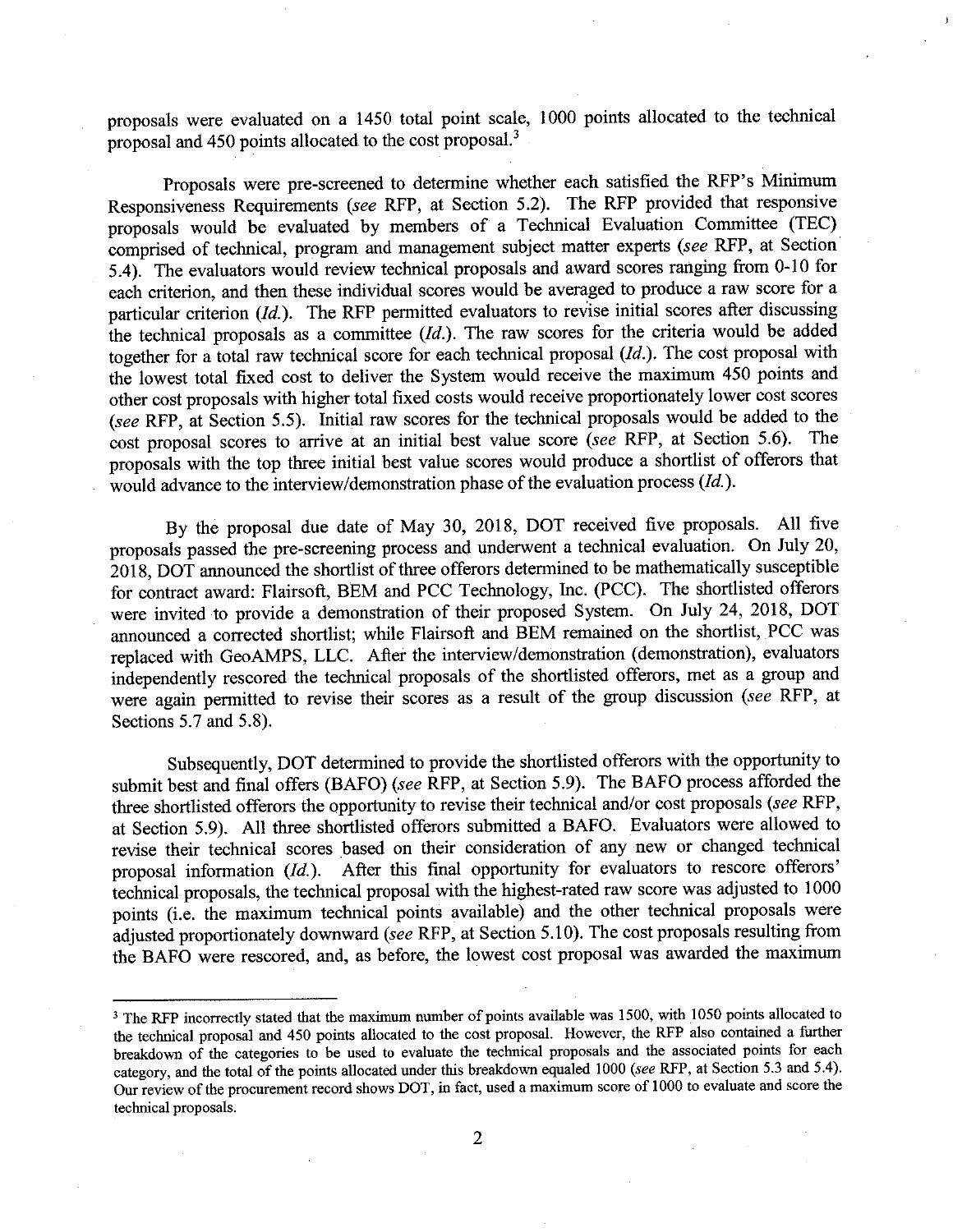450 points and the higher cost proposals received proportionately lower scores *(Id.).* The RFP provided that the final perfected technical scores were combined with the final perfected cost scores to produce a final best value score for each offeror, and the offeror with the highest final best value score would be chosen for award  $(Id.)$ .

On September 14, 2018, DOT informed BEM that it was the tentative awardee. On October 2, 2018, DOT informed BEM that DOT made an error and the tentative award was being made to Flairsoft. On October 3, 2018, DOT formally announced that Flairsoft was the tentative awardee. BEM thereafter requested a debriefing which was conducted by DOT on October 9, 2018.

By letter dated October 22 2018, BEM filed a protest with DOT challenging DOT's award. DOT denied BEM's protest by letter dated November 6, 2018. BEM appealed DOT's denial by letter dated November 14, 2018. DOT denied BEM's appeal by letter dated November 20, 2018.

BEM filed an appeal with this Office by letter dated December 10, 2018 (Appeal) and DOT responded by letter dated January 7, 2019 (Answer).

# **Comptroller's Authority and Procedures**

Under SFL § 112(2), with certain limited exceptions, before any contract made for or by a state agency which exceeds fifty thousand dollars becomes effective, it must be approved by the Comptroller.

In carrying out this contract approval responsibility, this Office has issued a Contract Award Protest Procedure (OSC Protest Procedure) governing the process to be used by an interested party seeking to challenge a contract award by a State agency.4 This procedure governs initial protests to this Office of agency contract awards and appeals of agency protest determinations. Because this is an appeal of an agency protest decision, the Appeal is governed by section 24.5 of the OSC Protest Procedure.

In the determination of the Appeal, this Office considered:

- 1. the documentation contained in the procurement record forwarded to this Office by DOT with the DOT/Flairsoft contract;
- 2. the correspondence between this Office and DOT arising out of our review of the proposed DOT /Flairsoft contract; and
- 3. the following correspondence/submissions from the parties (including the attachments thereto):
	- a. BEM's protest to DOT, dated October 22, 2018;

<sup>4 2</sup> NYCRR Part 24.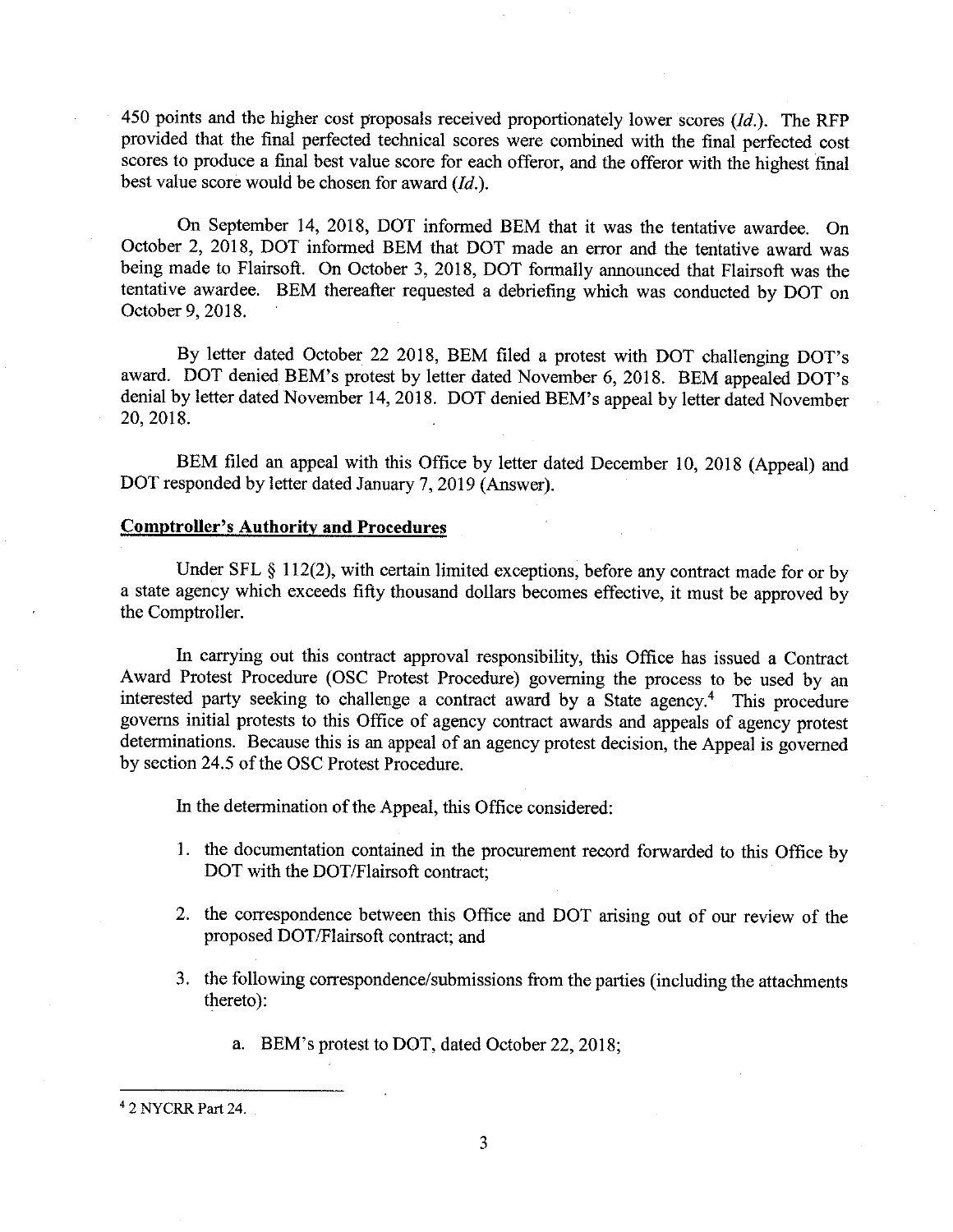- b. DOT's protest determination, dated November 6, 2018 (Agency Level Protest Determination);
- c. BEM's appeal to DOT dated, November 14, 2018;
- d. DOT appeal determination, dated November 20, 2018 (Agency Level Appeal Determination);
- e. BEM's Appeal to OSC, dated December 10, 2018; and
- f. DOT's Answer to Appeal, dated January 7, 2019.

## **Applicable Statutes**

The requirements applicable to this procurement are set forth in SFL Article 11 which provides that contracts for services shall be awarded on the basis of "best value" to a responsive and responsible offerer.<sup>5</sup> Best value is defined as "the basis for awarding contracts for services to the offerer which optimizes quality, cost and efficiency, among responsive and responsible offerers."<sup>6</sup> Furthermore, "[w]here provided in the solicitation, revisions may be permitted from all offerers determined to be susceptible of being selected for contract award, prior to award. Offerers shall be accorded fair and equal treatment with respect to their opportunity for discussion and revision of offers."<sup>7</sup>

SFL  $\S$  163(9)(b) requires that "[t]he solicitation...shall describe and disclose the general<br>in which the evaluation and selection shall be conducted. Where appropriate, the manner in which the evaluation and selection shall be conducted. solicitation shall identify the relative importance and/or weight of cost and the overall technical criterion to be considered by a state agency in its determination of best value." Additionally, agencies are required to have a reasonable and fair process for procurements and specifically "... a reasonable process for ensuring a competitive field; a fair and equal opportunity for offerers to submit responsive offers; and a balanced and fair method of award. Where the basis for the award is best value, documentation in the procurement record shall, where practicable, include a quantification of the application of the criteria to the rating of the proposals and the evaluations results, or, where not practicable, such other justification which demonstrates that best value will be achieved."<sup>8</sup>

Where the basis for award is best value, State agencies "shall document, in the procurement record and in advance of the initial receipt of offers, the determination of the evaluation criteria . . . and the process to be used in the determination of best value and the manner in which the evaluation process and selection shall be conducted."<sup>9</sup> A state agency is required to maintain a procurement record for each procurement "identifying with supporting documentation, decisions by [the state agency] during the procurement process."<sup>10</sup> "Procurement record" is defined as "documentation of the decisions made and the approach taken in the procurement process."<sup>11</sup>

<sup>5</sup> SFL § 163(10).<br><sup>6</sup> SFL § 163(1)(j).  $7$  SFL § 163(9)(c).  $8$  SFL  $\S$  163(9)(a). 9 SFL § 163(7). <sup>10</sup> SFL § 163(9)(g).<br><sup>11</sup> SFL § 163(1)(f).

4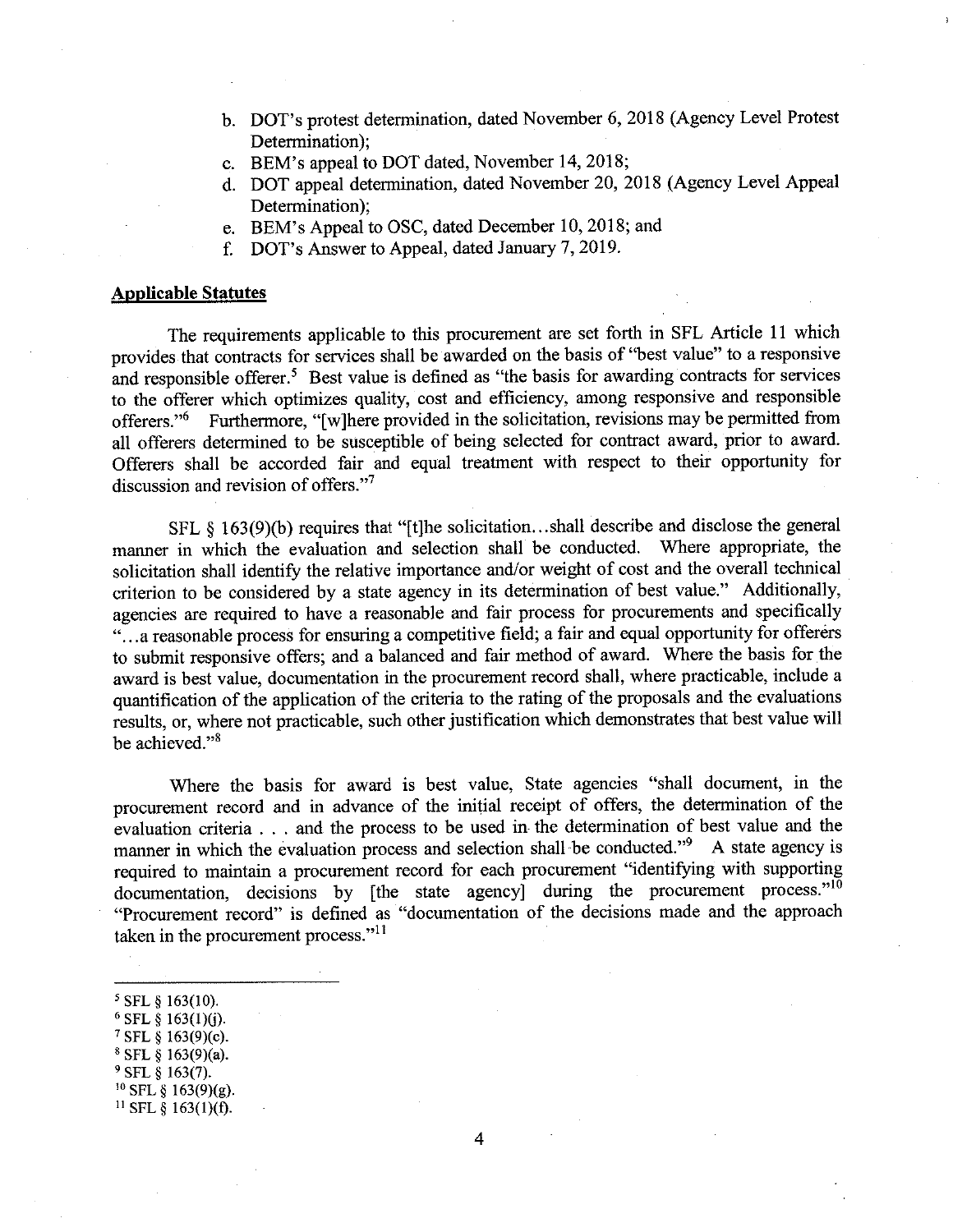# **ANALYSIS OF THE APPEAL**

# **Appeal to this Office**

In its Appeal, BEM challenges the procurement conducted by DOT on the following grounds:

- 1. DOT failed to notify BEM of the release of the RFP at the same time as the other bidders, resulting in less time for BEM to prepare its proposal.
- 2. DOT improperly provided Flairsoft with an advantage by affording Flairsoft additional time to prepare for the demonstration presentation and scheduling Flairsoft as the final demonstration.
- 3. DOT failed to comply with the requirements of the SFL when DOT did not provide BEM with the scores of the other bidders during the debriefing.
- 4. DOT failed to follow the scoring process set forth in the RFP, as shown by DOT's mistakes in the selection of the shortlisted offerors eligible for award and the contract awardee.
- 5. The evaluation/scoring process established by the RFP was flawed because allowing offerors to revise their proposals after the demonstration and as part of a best and final offer raises questions as to the fairness of the process. This process potentially provided an unfair advantage to one offeror over another and failed to result in a best value award.

# **DOT Response to the Appeal**

In its Answer, DOT contends the Appeal should be rejected and the award upheld on the following grounds:

- 1. While DOT cannot be sure when BEM first had access to the RFP, it appears BEM was in receipt of the RFP for a minimum of 45 business days prior to the date proposals were due, which was more than enough time to prepare a proposal of sufficiently high quality to rank BEM among the three finalists.
- 2. DOT did not provide Flairsoft additional time to prepare for the demonstration presentation. Each proposer received the demonstration presentation agenda one week in advance of its scheduled presentation, giving each finalist equal time to prepare.
- 3. The SFL requirements for debriefings do not require DOT to provide BEM with scores of the other offerors, but rather requires only "the application of the selection criteria to the unsuccessful offerer's proposal" prior to final award.
- 4 .. While DOT initially made two incorrect announcements with regard to selections during the procurement, these errors were corrected as soon as DOT realized the announcements were incorrect. Moreover, DOT submitted the entire procurement record, including all scoring, to OSC for review.
- 5. DOT determined to allow all shortlisted offerors the opportunity to make best and final offers as specifically permitted by the SFL and the RFP. All shortlisted offerors,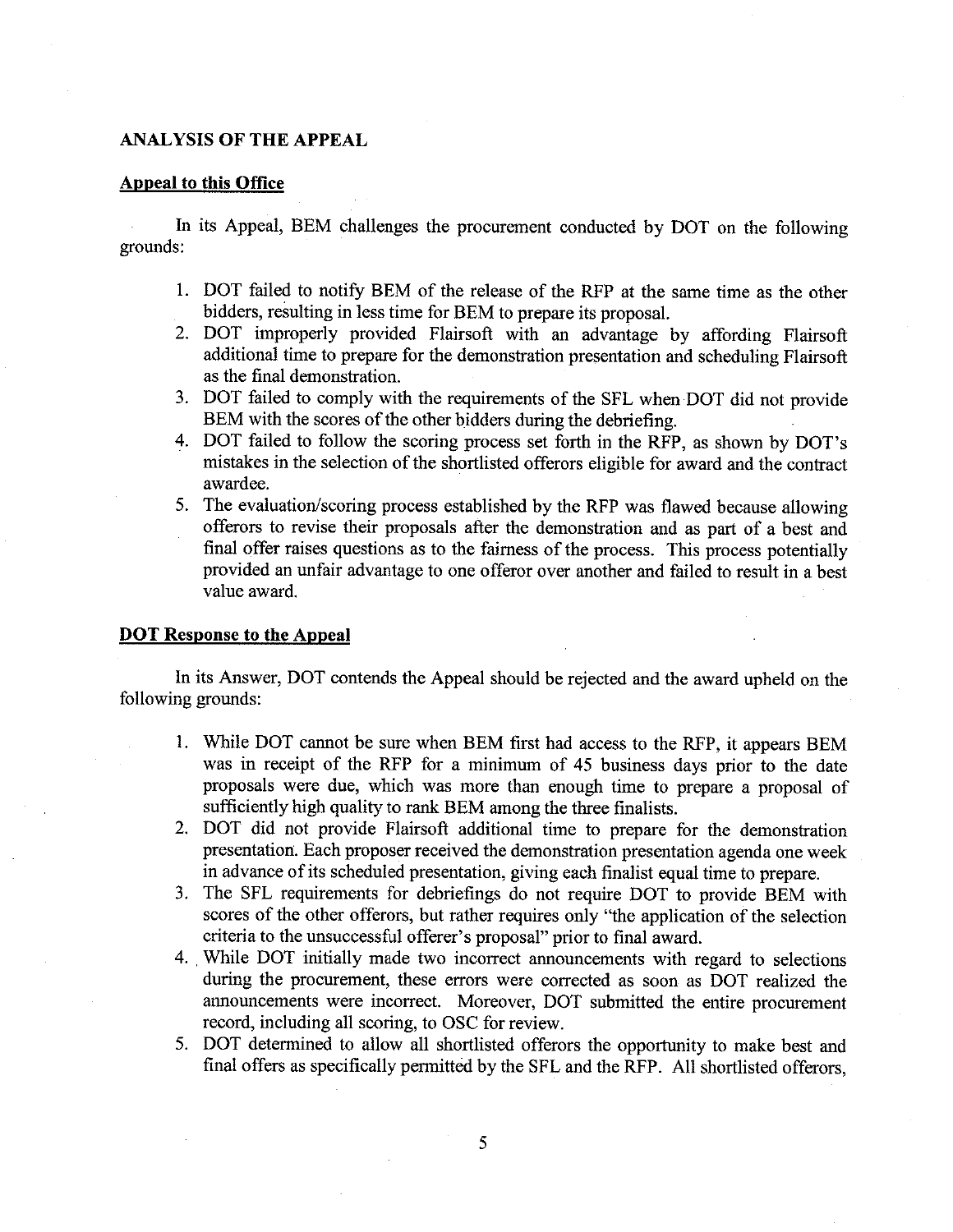including BEM, improved their proposals. After a review of the best and final offers, Flairsoft's proposal was selected as providing the best value to the State.

# **DISCUSSION**

### **A. Notice of Issuance of the RFP**

BEM asserts DOT failed to notify BEM of the issuance of the RFP at the same time such notification was provided to many of the other potential bidders, resulting in BEM having less time to prepare its proposal *(see* Appeal, at pg. 2). DOT states that it is not aware of the exact date in which BEM first saw the RFP, but BEM was in receipt of the RFP for at least 45 business days prior to the proposal due date. DOT further notes that BEM had adequate time to prepare a proposal of sufficiently high quality to rank BEM among the three finalists *(see* Answer, at pg. 1).

SFL § 163(2) sets forth the operating principles intended to guide the state procurement process, stating: "[t]he objective of state procurement is to facilitate each state agency's mission while protecting the interests of the state and its taxpayers and promoting fairness in the contracting with the business community." SFL § 163(9)(a) further requires agencies to have a reasonable and fair process for procurements and specifically "... a reasonable process for ensuring a competitive field; a fair and equal opportunity for offerers to submit responsive offers; and a balanced and fair method of award."

DOT acknowledges that it did not notify BEM of the issuance of the RFP when DOT communicated this information to other offerors that submitted a letter of interest in the RFP but contends DOT was "under no obligation to separately notify businesses of the opportunity and did so in this case as a courtesy" *(see* Agency Level Protest Determination, at pg. I; Agency Level Appeal Determination, at pg. 1).<sup>12</sup> However, the procurement record submitted to this Office shows DOT took several steps to remedy an initial communication error to ensure all competitors had a fair opportunity to submit proposals. When DOT discovered the initial error in communicating the issuance of the RFP, DOT notified those overlooked by DOT's communication error, extended the due date, held a second pre-proposal webinar and entertained a second round of questions on the RFP. Moreover, while BEM claims it had less time to prepare its proposal, BEM did, in fact, submit a timely proposal and does not describe how the shorter period negatively affected the preparation of its proposal. Thus, we are satisfied DOT provided all interested offerors with a fair and equal opportunity to submit proposals.

### **B. Demonstration Preparation Time**

BEM asserts DOT improperly provided Flairsoft with an advantage by affording Flairsoft additional time to prepare for the demonstration presentation and scheduling Flairsoft as the final

<sup>12</sup> On February 26, 2018, DOT announced its intention to issue the RFP on its website and in the New York State Contract Reporter. DOT issued the RFP on March 14, 2018 and proposals were due on May 30, 2018, which exceeded the minimum time period of 15 business days between initial publication of the RFP and the proposal due date required by New York State Economic Development Law § 143 (see Agency Level Protest Determination, at  $pp. 1.$ )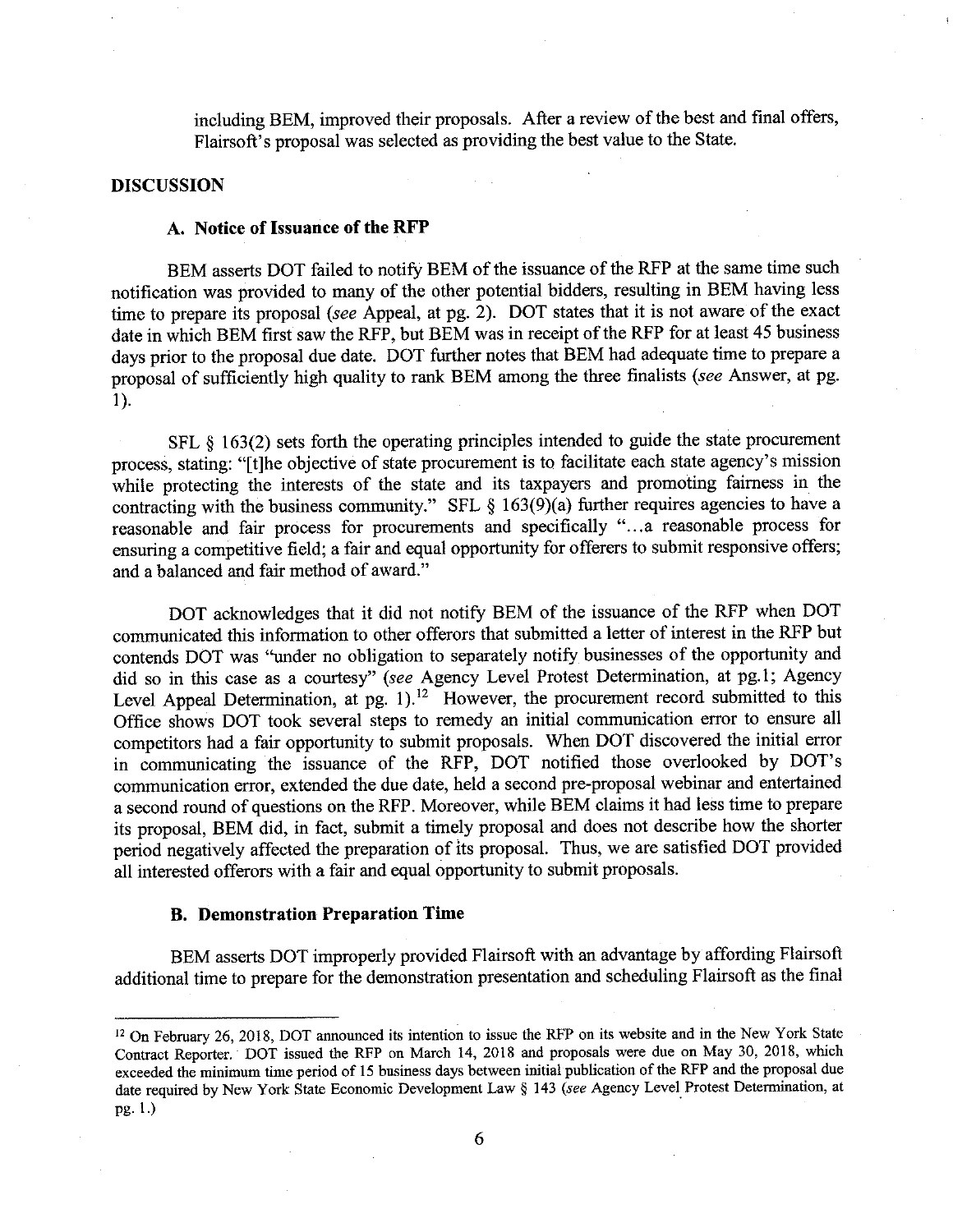demonstration, while the other two shortlisted offerors presented about one week prior to Flairsoft *(see Appeal, at pgs. 4-6).*<sup>13</sup> BEM also suggests that the "apparently substantial swing in points" after the BAFO raises questions as to whether "DOT, during the demonstration, may have inadvertently disclosed to Flairsoft information regarding the relative capabilities of its competitors [ who presented earlier demonstrations]'' (Appeal, at pg. 6). DOT states each proposer was provided with the demonstration presentation agenda one week in advance of its scheduled presentation, giving each finalist equal time to prepare and BEM's assertion with regard to the sharing of information is pure speculation and has no basis in fact *(see* Answer, at pgs. 1 and 2).

The procurement record submitted to this Office confirms DOT provided the agenda to each of the shortlisted offerors one week before its scheduled demonstration presentation, thereby giving each offeror equal time to prepare.<sup>14</sup> As to BEM's suggestion that DOT may have "inadvertently disclosed" competitor's information to Flairsoft providing Flairsoft with an unfair advantage, in addition to DOT's denial that any such disclosure took place, our review of the procurement record provides no evidence to support BEM's assertion. Accordingly, we are satisfied no offeror was provided an unfair advantage in the scheduling of, or preparation for, the demonstration presentation.

## C. **Debriefing**

BEM contends DOT's failure to provide BEM with the scores of the other offerors during the debriefing violated the SFL *(see* Appeal, at pg. 5). DOT responds that the SFL requires a debriefing include the application of the selection criteria to the unsuccessful offeror's proposal and, only after award, the reasons for selection of the winning proposal *(see* Answer, at pg. 1 ).

SFL  $§$  163(9)(c)(iv) sets forth the minimum information that must be provided in a debriefing: "(A) the reasons that the proposal, bid or offer submitted by the unsuccessful offerer was not selected for award; (B) the qualitative and quantitative analysis employed by the agency in assessing the relative merits of the proposals, bids or offers; (C) the application of the selection criteria to the unsuccessful offerer's proposal; and (D) when the debriefing is held after the final award, the reasons for the selection of the winning proposal, bid or offer. The debriefing shall also provide, to the extent practicable, general advice and guidance to the unsuccessful offerer concerning potential ways that their future proposals, bids or offers could be more responsive."

The procurement record submitted to this Office contained a debriefing agenda which DOT distributed to the offerors when the tentative award was announced. The agenda was clear the debriefing would focus only on the proposal of the offeror being debriefed, but also listed the following topics: overview of the RFP and the proposal evaluation process, the technical

<sup>&</sup>lt;sup>13</sup> The shortlist demonstration presentations were held as follows: GeoAMPS on August 6, 2018, BEM on August 7, 2018, and Flairsoft on August 14, 2018.

<sup>&</sup>lt;sup>14</sup> Correspondence in the procurement record shows BEM made a request to have its presentation moved to the week of August 13-17 due to a presenting team member's medical situation, but as ihe demonstration presentation agenda had already been shared with BEM at that point, DOT denied BEM's request. DOT explained all shortlisted offerors must receive fair and equitable treatment and release of the detailed demonstration agenda was staggered to give all shortlisted offerors ihe same amount of time to prepare.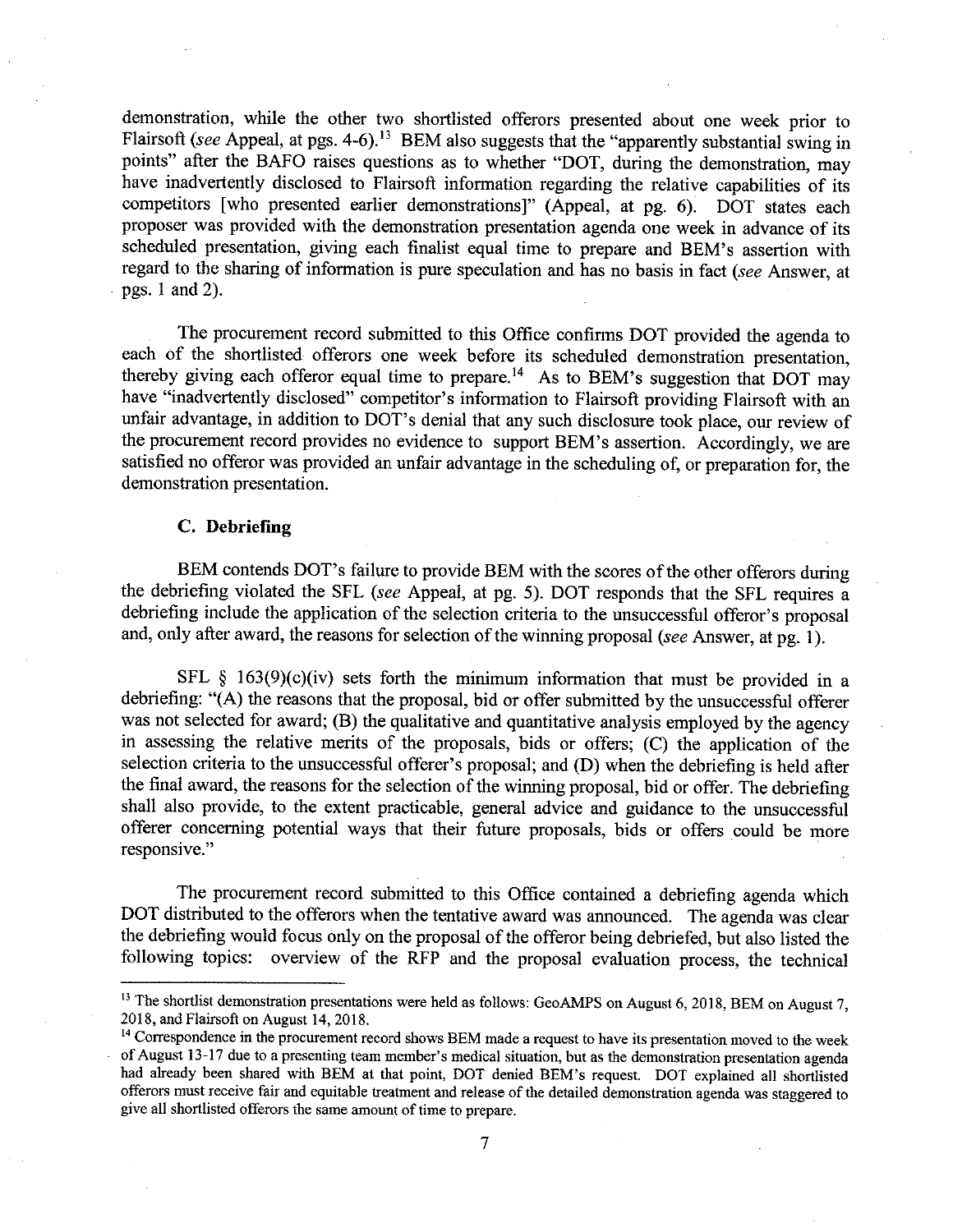evaluation results and the cost proposal and best value evaluation results. During BEM's debriefing, DOT informed BEM of its own score and that Flairsoft's technical proposal had scored higher *(see* Appeal, at pg. 4).

Recent guidance from the New York State Procurement Council directs agencies conducting debriefings to provide "at a minimum, the strengths and weaknesses of a vendor's bid/proposal and .. .information as to the relative ranking of that bidder's bid/proposal in each of the major evaluation categories as provided for in a bid solicitation document" (NYS Procurement Bulletin Debriefing Guidelines effective January 30, 2019). This information is consistent with the goal of a debriefing: to make the procurement process more transparent and assist vendors in becoming more viable competitors in State procurements *(Id.).* 

BEM does not assert that the debriefing provided by DOT was wholly deficient, but instead asserts DOT was legally required to provide BEM with the other offerors' scores. However, SFL  $\S$  163(9)(c)(iv) does not specifically require agencies to provide competitors' scores during a debriefing. Based on our review of the procurement record, we conclude that the debriefing provided to BEM was sufficient to satisfy the applicable statutory standard.

## **D. Evaluation and Selection Process**

BEM's remaining challenge to the procurement relates to the evaluation methodology used by DOT to review and score proposals. More specifically, BEM asserts that DOT's mistakes in the selection of the shortlisted offerors and contract awardee are evidence that DOT failed to follow the scoring process set forth in the RFP, and surmises "there could be other errors in the evaluation process that may have affected the award of the bid" (Appeal, at pg. 5). BEM also expresses "doubts as to whether the [ shortlisting and final awardee] scores were correctly tabulated" (Appeal, at pg. 7). BEM further asserts the evaluation and scoring process established by the RFP was flawed because allowing offerors to revise their proposals after the demonstration as part of a best and final offer potentially provided an unfair advantage to one offeror over another and thus failed to result in a best value award *(Id.* ). <sup>15</sup>

DOT acknowledges two erroneous announcements with regard to selections during the course of the procurement which DOT corrected as soon as it became aware of the errors *(see*  Answer, at pg. 1).<sup>16</sup> DOT claims it properly allowed all shortlisted proposers an opportunity to

<sup>&</sup>lt;sup>15</sup> BEM does not allege any improper intent or behavior by DOT staff, but questions the "construct of the process" which provided offerors a further opportunity to amend their cost and technical proposals *after* the demonstration *(see* Appeal, at pg. 7).

<sup>&</sup>lt;sup>16</sup> The first error occurred in the selection of the three shortlisted offerors when DOT incorrectly transferred data into the scoresheet for one of the offerors. The second error occurred when DOT initially awarded the contract to BEM and, after discovering an error in the calculation of the final BAFO scores during a debriefing being provided to Flairsoft, awarded the contract to Flairsoft. In DOT's Agency Level Appeal Determination, DOT states "it was discovered that the final ranking scoresheet incorrectly included Flairsoft's 'after-demo' technical score in the ranking formula. It should have included the 'after-BAFO' technical score instead. Once this transcription error was discovered, and the 'after-BAFO' technical score was included in the ranking formula, the ranking changed; Flairsoft's score then became the highest, and Flairsoft appeared correctly in the rank order as the Best Value **Proposer."**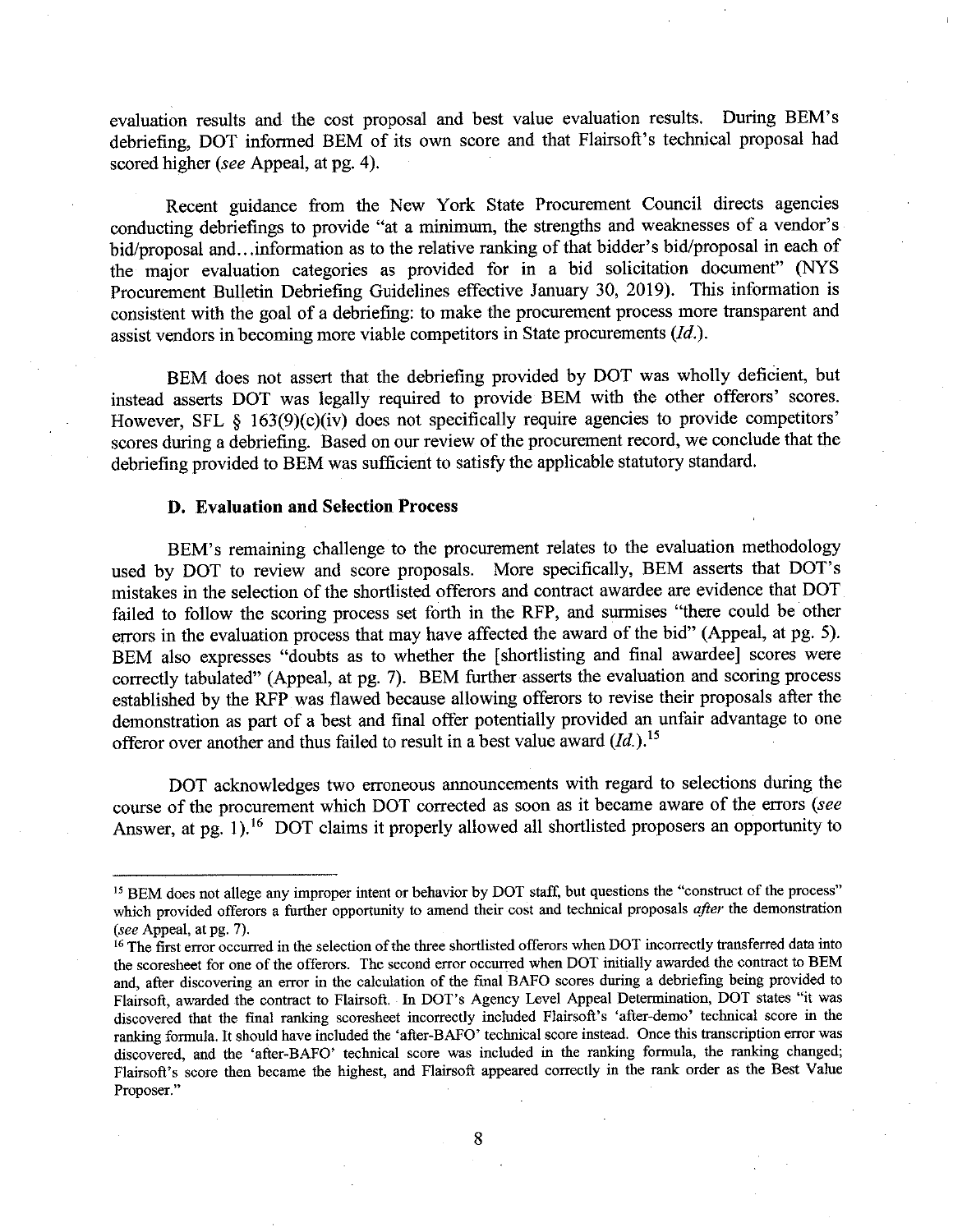make best and final offers (BAFOs) in accordance with the RFP and the SFL which resulted in Flairsoft being selected as providing the best value to the State *(see* Answer, at pg. 2).

SFL § 163(9)(b) requires that "[t]he solicitation...shall describe and disclose the general manner in which the evaluation and selection shall be conducted. Where appropriate, the solicitation shall identify the relative importance and/or weight of cost and the overall technical criterion to be considered by a state agency in its determination of best value." Additionally, "[ w ]here provided for in the solicitation, revisions may be permitted from all offerers determined to be susceptible of being selected for contract award, prior to award. Offerers shall be accorded fair and equal treatment with respect to their opportunity for discussion and revision of offers" (SFL § 163[9][c]). Finally, where the basis for award is best value, State agencies "shall document, in the procurement record and in advance of the initial receipt of offerers, the determination of the evaluation criteria ... and the process to be used in the determination of best value and the manner in which the evaluation process and selection shall be conducted" (SFL § 163[7]).

As a threshold matter, the evaluation process set forth in the RFP satisfied the statutory requirements of SFL §163(9)(b) and SFL § 163(9)(c) which permits revisions of proposals from offerors susceptible to award as part of a BAFO process when the solicitation so provides. Here, in Section 5.9 of the RFP, DOT reserved the right to request a BAFO from shortlisted offerors. In the event DOT opted to request a BAFO, Section 5.9 of the RFP permits responding firms to submit revisions to their technical and/or cost proposals and describes the evaluation process with respect to the BAFOs received. Thus, DOT's determination to provide shortlisted offerors an opportunity to revise their technical and cost proposals as part of the BAFO was authorized under the SFL and the terms of the RFP.

However, our review of the procurement record identified various discrepancies between the evaluation process set forth in the RFP and. the more detailed evaluation instrument developed by DOT prior to the receipt of initial offers, and the evaluation actually conducted by DOT. These discrepancies include:

- While not provided for in either the RFP or the evaluation instrument, when an evaluator was unable to comprehend the proposer's technical solution to a given criterion, the evaluator was allowed to consult with a group of individuals, DOT's Information Technology Staff (ITS), to interpret the proposal. In addition, the evaluators did not consult with ITS staff on the same criteria for all proposals, raising concerns as to the whether the evaluation was consistent. Additionally, five members of ITS, as a group, also served as one of the evaluators on the TEC. Neither the RFP nor the evaluation instrument describe how this group was to score proposals collectively.
- The total number of available points listed throughout the procurement documentation was inconsistent, contributing to confusion as to the scoring of the proposals.
- While the RFP required evaluators to document the reasons for changes to their evaluation scores, this did not always occur and the comments that were recorded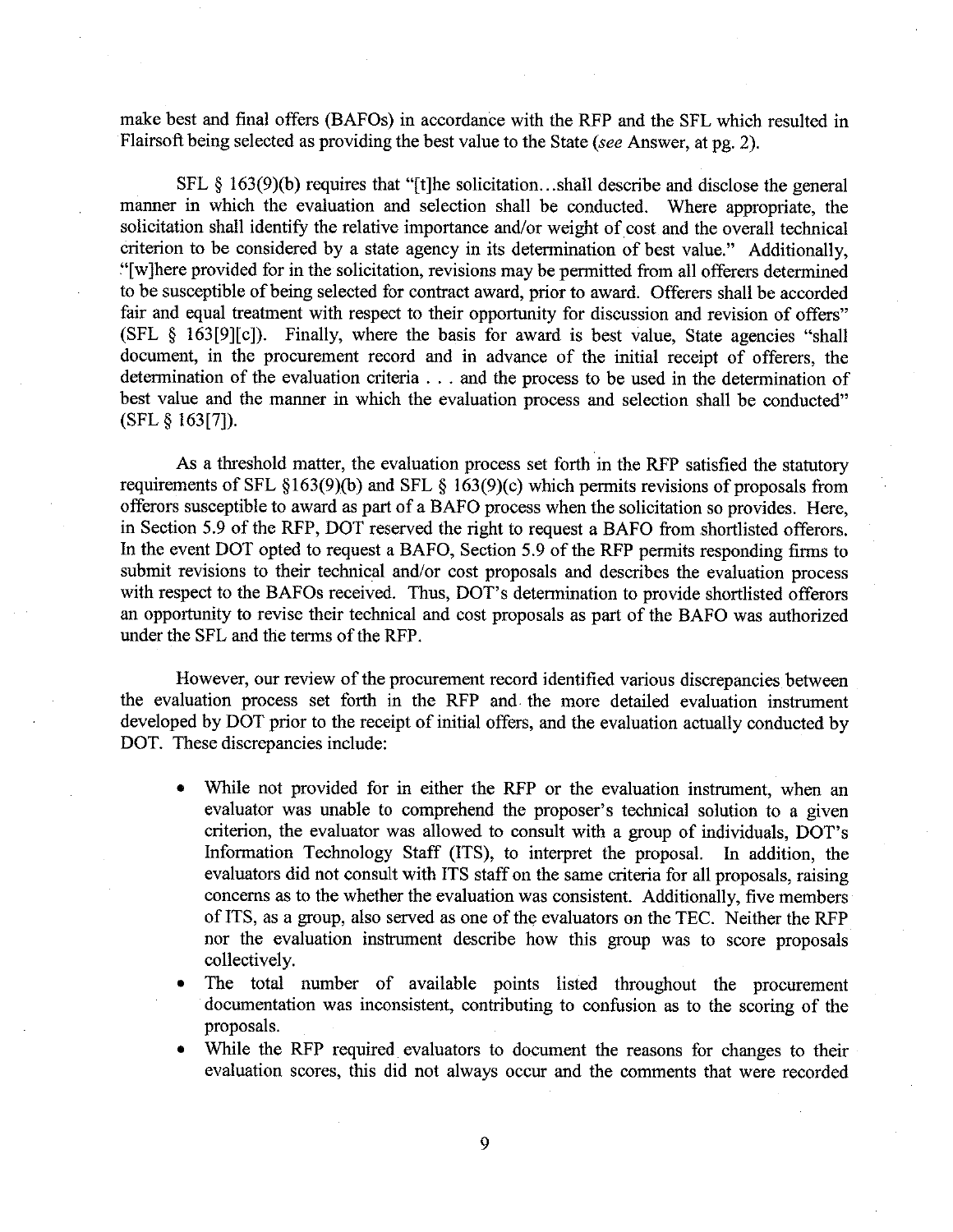were difficult to attribute to a specific score revision *(see* RFP, at Sections 5.4, 5.7 and 5.8).

• Certain evaluators provided scores for references when no reference checks were conducted and no process for independently scoring reference checks existed in the technical evaluation plan.

In light of the discrepancies between the evaluation conducted by DOT and the evaluation process described in the RFP and the evaluation instrument, the evaluation and selection process did not satisfy the requirements of SFL  $\S$ § 163(9)(b), 163(7).

## E. **Procurement Record Requirements**

SFL § 163(9)(a) requires that "where the basis for the award is best value, documentation in the procurement record shall, where practicable, include a quantification of the application of the criteria to the rating of the proposals and the evaluations results, or, where not practicable, such other justification which demonstrates that best value will be achieved." Furthermore, SFL § 163(9)(g) requires that "[a] procurement record shall be maintained for each procurement identifying, with supporting documentation, decisions made by the ... state agency during the procurement process."

The procurement record submitted to this Office by DOT with the proposed DOT/Flairsoft contract does not adequately support the evaluation and selection decisions made by DOT in the procurement process and, therefore, does not provide a basis for this Office to confirm that the evaluation process conducted by DOT was consistent with its evaluation plan and resulted in the selection of the "best value" proposal.

Specifically, the multi-stage evaluation methodology established by DOT provided for an initial technical score and three potential score changes during the evaluation process (see RFP, at Sections 5.4 and 5.6). These scoring stages set forth in the RFP consist of (i) the initial independent score, (ii) the after group discussion re-score (to determine initial best value), (iii) the after demonstration re-score, and (iv) the after BAFO re-score. However, the scoresheets provided to the evaluators did not have adequate spacing for evaluators to record the various score changes during the multi-stage evaluation process and related comments in support of the reasons for such score changes. Furthermore, even when the scoresheets contained evaluators' comments, the comments could not be matched with the corresponding scoring stage of the process. As a result of this inability to confirm evaluators' scores during each stage of the process, this Office was unable to discern the rationale of changes by the evaluators in order to verify DOT's selection of shortlisted offerors and contract awardee.

Additionally, there is insufficient documentation to support the significant increase in Flairsoft's technical score as a result of its BAFO. All three shortlisted vendors offered certain BAFO technical clarifications, yet the evaluators only made changes to Flairsoft's technical score. Flairsoft's after-BAFO technical score increased in 14 out of the 31 rated criteria, resulting in an increase in Flairsoft's raw technical score from 762.3 to 827.0 points out of 1000 possible points. In one criterion (System Training) Flairsoft's score increased from 90 to 132 points out of 150 possible points. The BAFO resulted in enough additional technical points to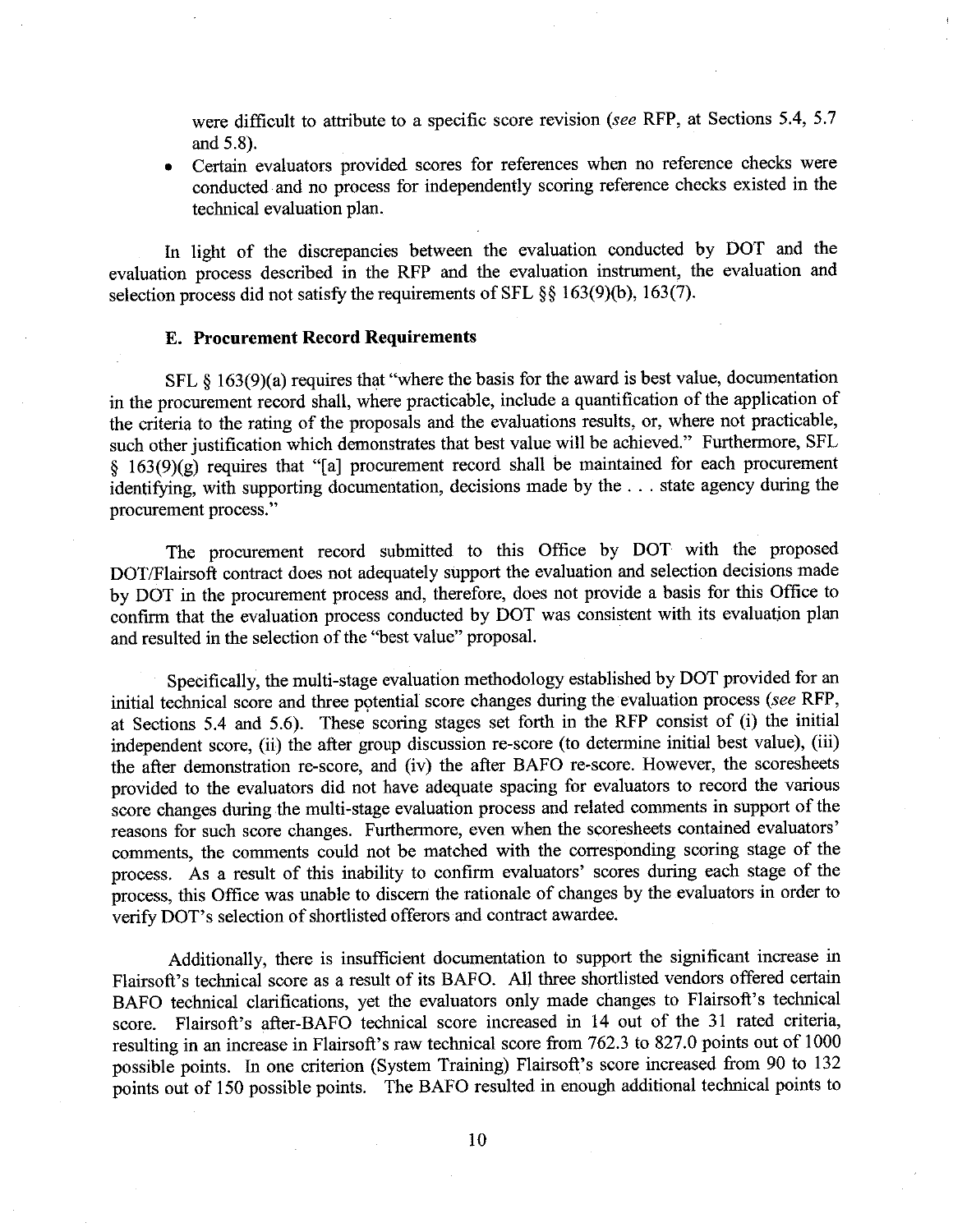substantially change the final award from BEM to Flairsoft, but the documentation supporting this change is vague and ambiguous. And when this Office specifically requested an explanation for the changes in Flairsoft's technical score after the BAFO, the only further information provided by DOT was that Flairsoft significantly reduced the number of customizations required and committed to the addition of a search capability to allow users to access historic comparable sales.

Based on the procurement record maintained by DOT, this Office was unable to confirm that DOT's evaluation and selection decisions were in accordance with the evaluation methodology set forth in the RFP and the evaluation plan and whether the evaluation conducted resulted in a best value award.

#### **CONCLUSION**

For the reasons set forth in Sections D and E above, we have determined the issues raised in the Appeal are of sufficient merit to overturn the contract award by DOT. As a result, the Appeal is upheld and we are today returning non-approved the DOT/Flairsoft contract.